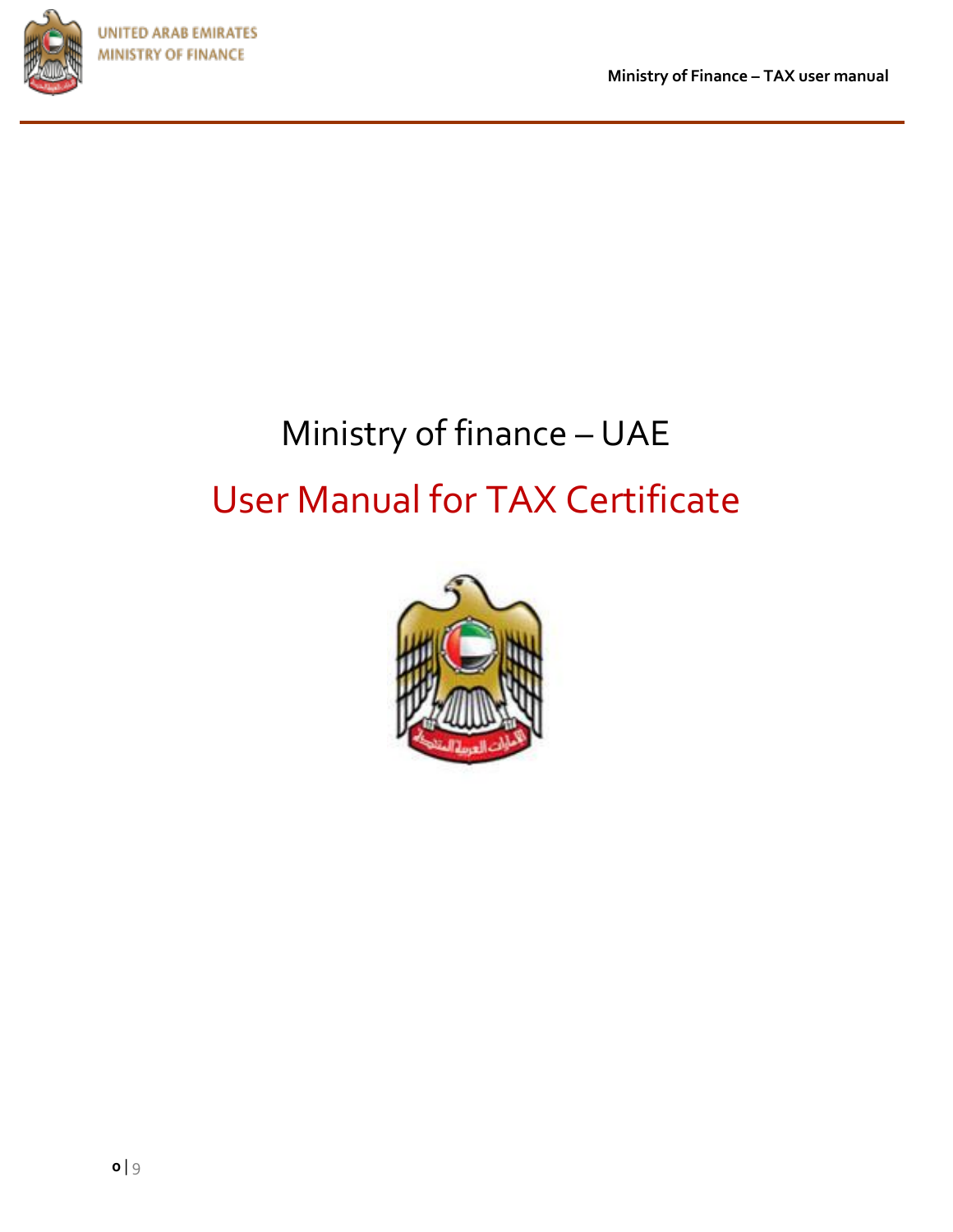

### ACCESS THE SERVICE

Customer can link to the service card of tax domicile and added value through the "Services" menu, and then choose the sector "individuals, private sector or the public sector category" and then "VAT and TAX certificates" choice in the financial ministry websit[e www.mof.gov.ae.](http://www.mof.gov.ae/)



Then will appear the types of certificates (VAT or TAX) that issued by ministry of finance.

| <b>UNITED ARAB EMIRATES</b>                                                     |                                                                               | Welcome to Ministry of Finance Web Site                                                                                                                                                                                              |
|---------------------------------------------------------------------------------|-------------------------------------------------------------------------------|--------------------------------------------------------------------------------------------------------------------------------------------------------------------------------------------------------------------------------------|
| <b>MINISTRY OF FINANCE</b>                                                      |                                                                               | Sign In<br><b>Contact Us</b><br>Home<br>$Services$ $\rightarrow$<br>Siteman<br><b>Help</b>                                                                                                                                           |
|                                                                                 |                                                                               | About the Ministry + Resources And Budget + Services + Rules and policies + Strategic partnerships + Media + E-Participation Open Data                                                                                               |
| Individual                                                                      | <b>VAT AND TAX CERTIFICATES</b><br>Home / Services / VAT and TAX Certificates |                                                                                                                                                                                                                                      |
| VAT and TAX Certificates<br><b>Economic Integration</b><br><b>Customer Care</b> | the UAE, namely:                                                              | MoF issues two types of Tax Certificates for eligible government entities, private sector companies and individuals residing and working in                                                                                          |
| Corporate                                                                       | . Value Added Tax Certificate                                                 | . Tax Domicile Certificate, to exempt them from Value Added Tax (VAT), and for them to be able to take advantage of double taxation                                                                                                  |
| VAT and TAX Certificates<br><b>Economic Integration</b>                         |                                                                               | avoidance agreements signed by the UAE. This fully automated online/smart service is provided upon paying fees and submitting the<br>required documents. Certificates then will be issued and sent to requesters by express courier. |
| E-Dirham<br><b>Suppliers Services</b>                                           |                                                                               | Value Added Tax Certificate                                                                                                                                                                                                          |
| <b>Customer Care</b>                                                            |                                                                               | It is a certificate issued for institutions or individuals to exempt them from value added tax in various<br>countries, regardless of the existence of an agreement.                                                                 |
| Government                                                                      | <b>Value Added Tax</b>                                                        |                                                                                                                                                                                                                                      |
| <b>Issuing Tax Domicile Certificate</b>                                         |                                                                               |                                                                                                                                                                                                                                      |
| E-Dirham                                                                        |                                                                               | <b>Tax Domicile Certificate</b>                                                                                                                                                                                                      |
| <b>Budget Servcies</b>                                                          |                                                                               |                                                                                                                                                                                                                                      |
| <b>Government Revenue</b>                                                       |                                                                               | It is a certificate issued to take advantage of double taxation avoidance agreements signed by the<br>UAE.                                                                                                                           |
| <b>Fedral Procedures</b>                                                        |                                                                               |                                                                                                                                                                                                                                      |
| <b>Customer Care</b>                                                            | <b>Tax Domicile</b>                                                           |                                                                                                                                                                                                                                      |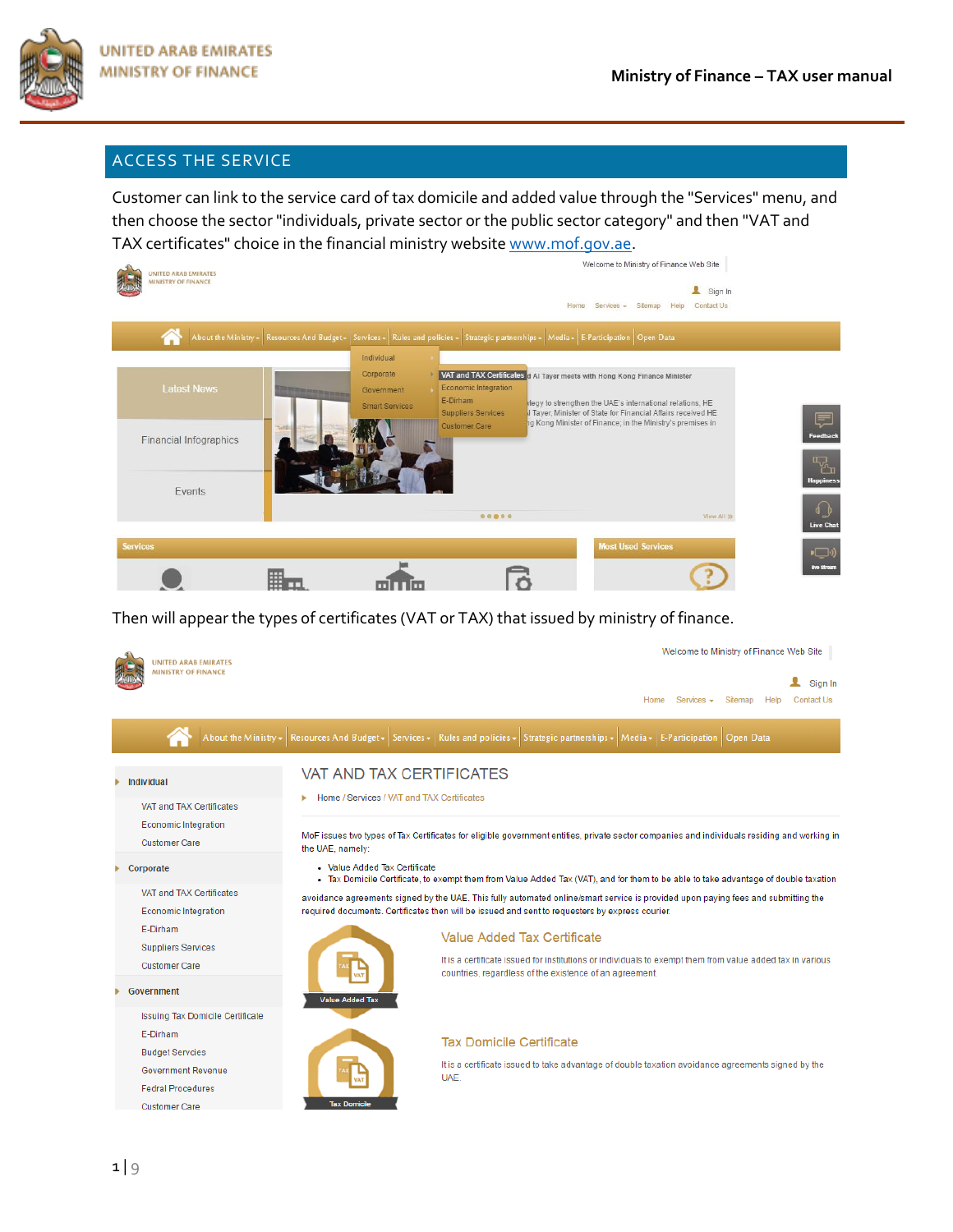

When selecting a certificate, customer will redirect into the service card of that certificate that containing all the certificate requirements, conditions and also procedures for service. Customer can download the service card by clicking on the "Service description Card" option.

| <b>UNITED ARAB EMIRATES</b><br><b>MINISTRY OF FINANCE</b>                                                  | Welcome to Ministry of Finance Web Site<br>Sign In<br>Home Services - Sitemap<br>Contact Us                                                                                                                                                                             |
|------------------------------------------------------------------------------------------------------------|-------------------------------------------------------------------------------------------------------------------------------------------------------------------------------------------------------------------------------------------------------------------------|
|                                                                                                            | About the Ministry - Resources And Budget - Services - Rules and policies - Strategic partnerships - Media - E-Participation Open Data                                                                                                                                  |
| Individual                                                                                                 | <b>ISSUING TAX DOMICILE CERTIFICATE</b>                                                                                                                                                                                                                                 |
| VAT and TAX Certificates                                                                                   | Home / Services / VAT and TAX Certificates / Issuing Tax Domicile Certificate                                                                                                                                                                                           |
| Economic Integration<br>Customer Care                                                                      |                                                                                                                                                                                                                                                                         |
| Corporate                                                                                                  | <b>C</b> <sup>+</sup> Start Service<br><b>Definition Of Service</b><br>Requirements & Paperwork<br>procedures                                                                                                                                                           |
| VAT and TAX Certificates<br>Economic Integration<br>E-Dirham<br><b>Suppliers Services</b><br>Customer Care | Rating : ☆☆☆☆☆<br>Definition<br>A certificate issued for eligible government entities, companies and individuals to take advantage of agreements of double taxation<br>avoidance on income signed by the UAE.<br>To view the service in action, please watch this Video |
| Government<br><b>Issuing Tax Domicile Certificate</b>                                                      | $\star$ Duration of service provision<br>. The expected duration during processing: 3 working days after getting the approval.<br>. The expected duration for getting the result: 2 working days through Empost.                                                        |
| E-Dirham                                                                                                   | $\star$ Location of service provision                                                                                                                                                                                                                                   |
| <b>Budget Servcies</b><br>Government Revenue<br><b>Fedral Procedures</b><br>Customer Care                  | Throug ministry's website or ministry's smart application<br><b>Target Audience</b><br>*<br>Companies, Government Sector, Private sector and individuals                                                                                                                |
| <b>VAT and TAX Certificates</b>                                                                            | ≕<br>Service Description Card                                                                                                                                                                                                                                           |
| <b>Smart Services</b>                                                                                      | ຨ<br><b>FAQ</b>                                                                                                                                                                                                                                                         |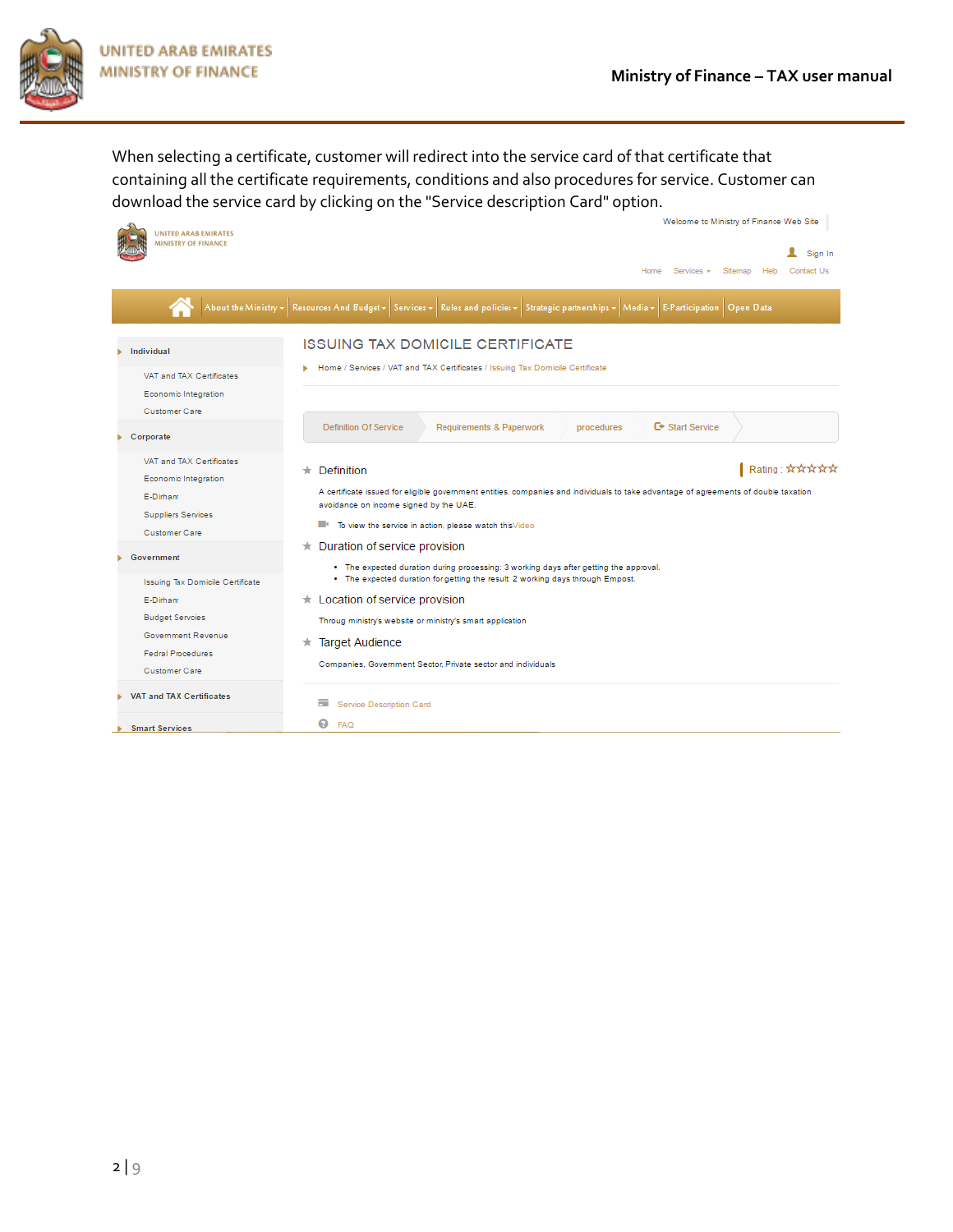

# LOGIN TO SERVICE

When the customer press "Start Service" he will be redirect into the login page:

| UNITED ARAB EMIRATES<br><b>MINISTRY OF FINANCE</b>                                             | Login<br>-Services - Sitemap<br>Contact Us<br>Home.<br>Help                                                                              |
|------------------------------------------------------------------------------------------------|------------------------------------------------------------------------------------------------------------------------------------------|
|                                                                                                | About the Ministry = Resources And Budget = Services = Rules and policies = Strategic partnerships = Media = E-Participation   Open Data |
| Welcome to Ministry of Finance Website                                                         |                                                                                                                                          |
| <b>O</b> Services                                                                              | <b>DLogin</b>                                                                                                                            |
| <b>MA</b>                                                                                      | User Name                                                                                                                                |
| Issuing value added TAX Certificates<br>It is a certificate issued to take advantage of double |                                                                                                                                          |
| taxation avoidance agreements signed by UAE<br>O View Service Card                             | Password<br>-                                                                                                                            |
|                                                                                                | Remember me?                                                                                                                             |
|                                                                                                | Login                                                                                                                                    |
|                                                                                                | Forget Password?<br>Create Account                                                                                                       |

Which require of customer username and password. If customer don't have account. He can register a new one by clicking on "Create Account", or in case he forget the password customer can click on the "forgot my password." And follow the procedures to achieve his need.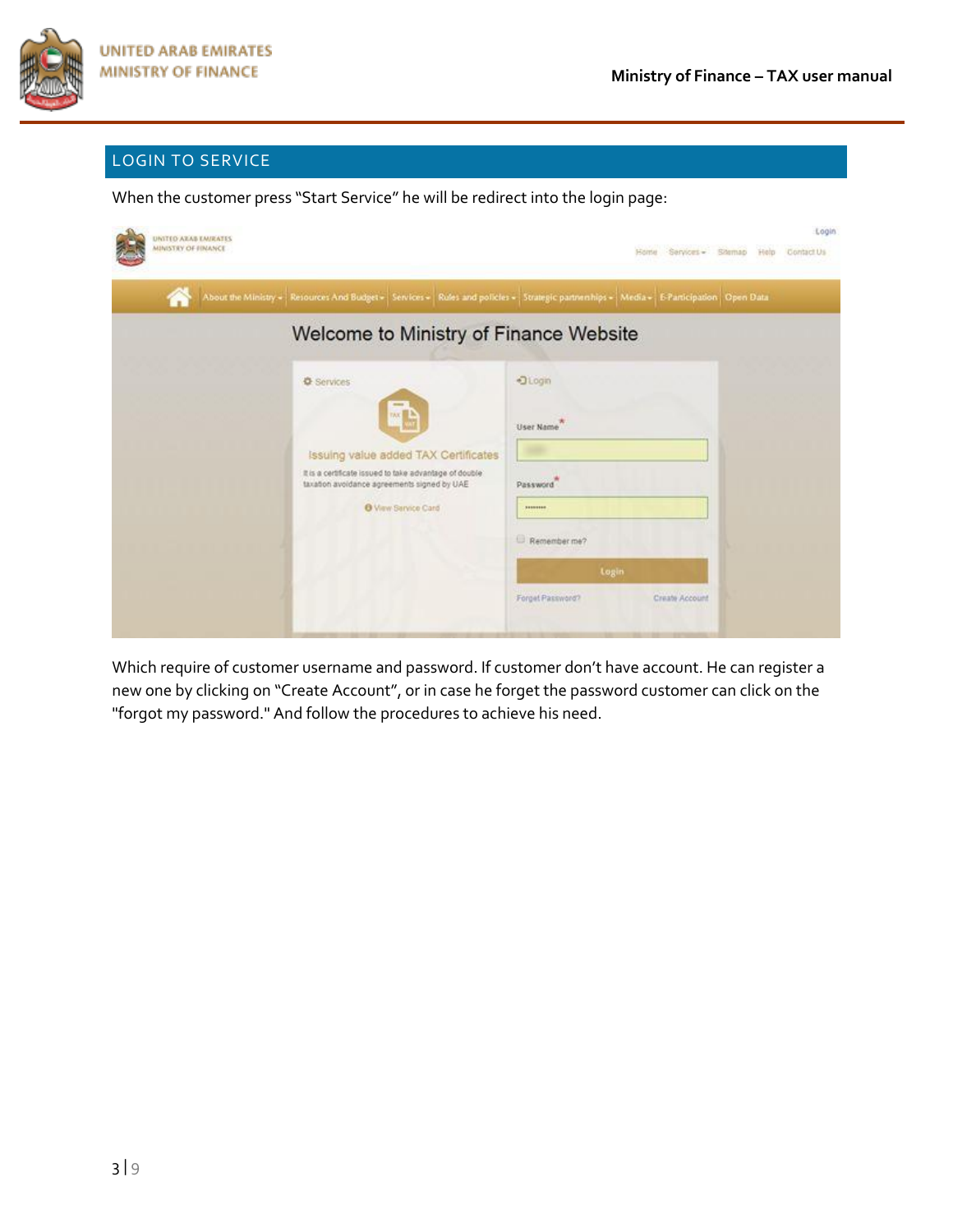

## CUSTOMER LANDING PAGE

When user enter the service, he will find a five processes:

- Create New Tax Request
- My Tasks
- All Requests
- All Requests (lost or instead corrupted or similitude original)
- Payment history

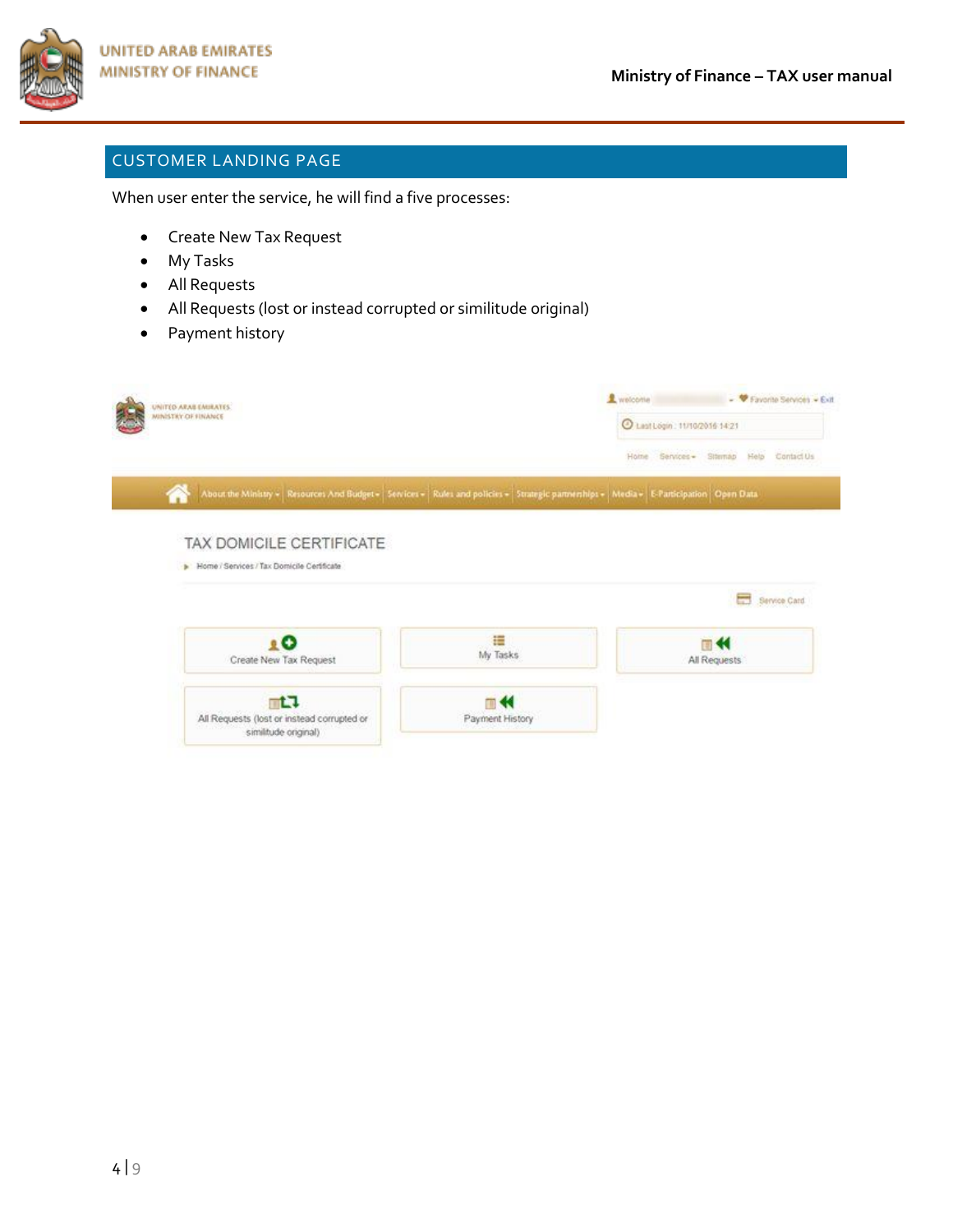

### CREATE NEW REQUEST

When customer click on "Create new Request" from the last page, a new form will opened asking customer to fill the information (text, numbers and attachments) that required to have a certificate.

\*Ministry of Finance ensure to provide the best service to clients, and to achieve this target we have develop a Speed Form Fill feature by copying information from the last request (in case applied before) or copying profile information (in case first time for applying):

| <b>TAX DOMICIL</b>                          | <b>Speed Form Fill Feature</b> |                                                                                                                                                                                                                                  |           |
|---------------------------------------------|--------------------------------|----------------------------------------------------------------------------------------------------------------------------------------------------------------------------------------------------------------------------------|-----------|
| Home / Services / Tax<br><b>Tax Individ</b> | perform the operation?         | Ministry of Finance ensure to provide the best service to clients, and to<br>achieve this target we have develop a Speed Form Fill feature by copying<br>information from the last request was introduced by you. Do you want to |           |
| Requested coun                              |                                | Yes                                                                                                                                                                                                                              | <b>No</b> |
|                                             |                                |                                                                                                                                                                                                                                  |           |
| <b>Financial Year</b>                       |                                | 2016 December 22                                                                                                                                                                                                                 | 圖         |
| <b>Name</b>                                 |                                |                                                                                                                                                                                                                                  |           |
| Passport NO                                 |                                |                                                                                                                                                                                                                                  |           |
| Nationality                                 |                                | (Not Specified)                                                                                                                                                                                                                  |           |

The user should edit the required information or fill all required information in case don't need to use this feature: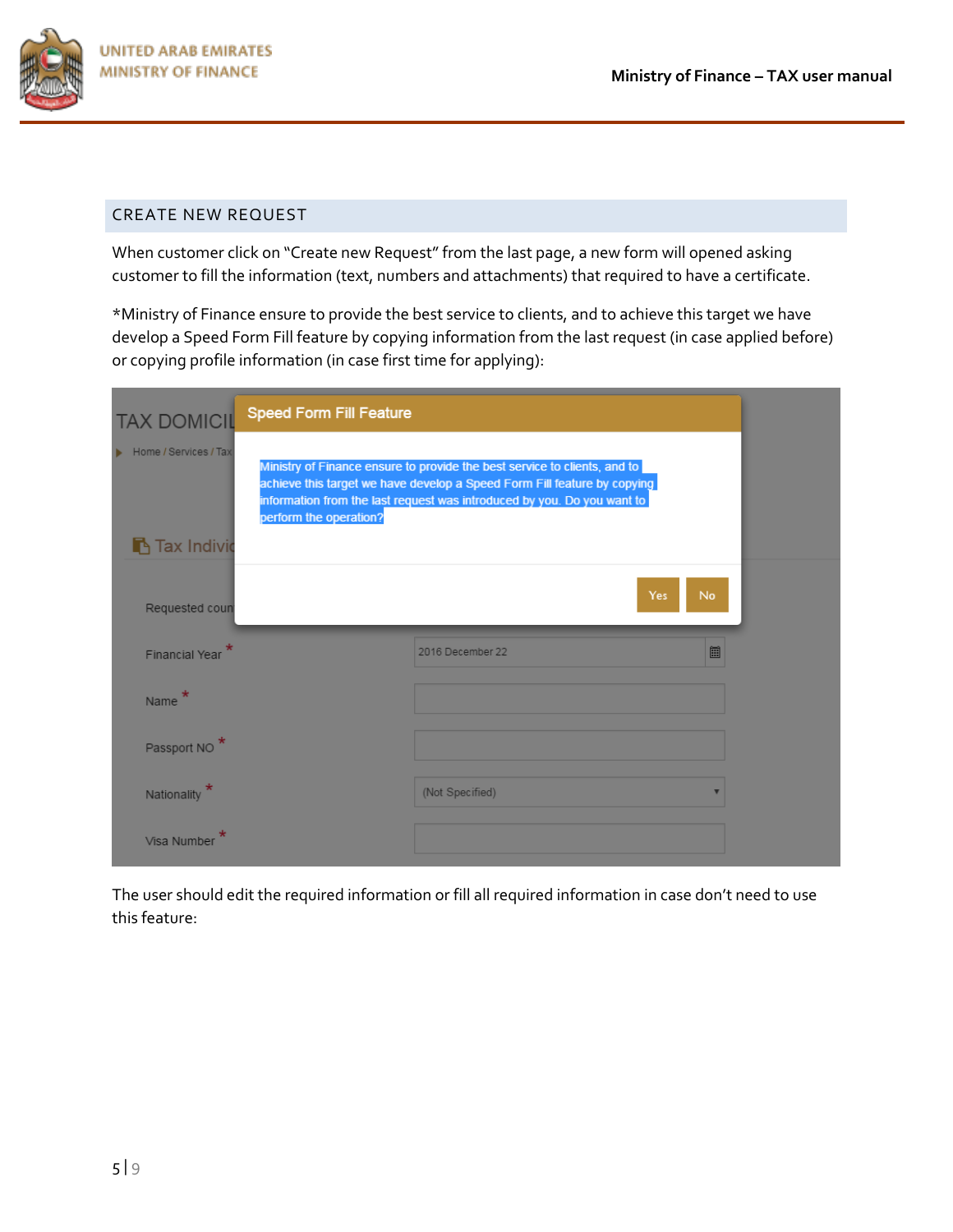

| <b>UNITED ARAB ENIRATES</b>                                                     |                                                                                                                                        | Le welcome                   | P Favorite Services + Ext              |
|---------------------------------------------------------------------------------|----------------------------------------------------------------------------------------------------------------------------------------|------------------------------|----------------------------------------|
| MINISTRY OF ENANCE                                                              |                                                                                                                                        | C Last Logn 11/10/2016 14:21 |                                        |
|                                                                                 |                                                                                                                                        |                              | Home Services - Stemap Help Contact Us |
|                                                                                 | About the Ministry - Resources And Budget - Services - Rules and policies - Strategic partnerships - Media - E-Participation Open Data |                              |                                        |
|                                                                                 |                                                                                                                                        |                              |                                        |
| TAX DOMICILE CERTIFICATE                                                        |                                                                                                                                        |                              |                                        |
| > Home / Services / Tax Domicle Certificate / Create New Tax Individual Request |                                                                                                                                        |                              |                                        |
|                                                                                 |                                                                                                                                        |                              | Service Card                           |
|                                                                                 |                                                                                                                                        |                              |                                        |
| Tax Individual                                                                  |                                                                                                                                        |                              |                                        |
|                                                                                 |                                                                                                                                        |                              |                                        |
|                                                                                 |                                                                                                                                        |                              |                                        |
|                                                                                 |                                                                                                                                        |                              |                                        |
| Requested country                                                               | Arab Republic of Egypt                                                                                                                 | ٠                            |                                        |
|                                                                                 |                                                                                                                                        |                              |                                        |
| Financial Year                                                                  | 2016 November 13                                                                                                                       | 田                            |                                        |
|                                                                                 |                                                                                                                                        |                              |                                        |
| Name                                                                            |                                                                                                                                        |                              |                                        |
|                                                                                 |                                                                                                                                        |                              |                                        |
| Passport NO                                                                     |                                                                                                                                        |                              |                                        |
| Nationality                                                                     | (Not Specified)                                                                                                                        |                              |                                        |

After completing all information there is a confirmation window will appear that ask customer to click on the agreement that certify about the clearance of the submitted information.

| Immigration Re<br>Foreign authori | I, the applicant, hereby acknowledge and undertake that all the<br>information contained herein and all the documents submitted are<br>accurate and correct. I also declare that I am committed to provide<br>the Ministry of Finance with any further documents requested by the<br>Ministry in favor of the application approval. * |                |
|-----------------------------------|---------------------------------------------------------------------------------------------------------------------------------------------------------------------------------------------------------------------------------------------------------------------------------------------------------------------------------------|----------------|
| MOF (if applical<br>Save As D     | please, be informed that will be redirect to Payment getway to pay Submittion fees<br>$(100$ dhs)                                                                                                                                                                                                                                     |                |
| ns & Conditions   Acce            | <b>Send Request</b><br>Cancel                                                                                                                                                                                                                                                                                                         | <b>HIDE OP</b> |

\* When customer complete fill the form and confirm for validity, he will be redirect into the payment gateway "e-Dirham" to pay the applying fees.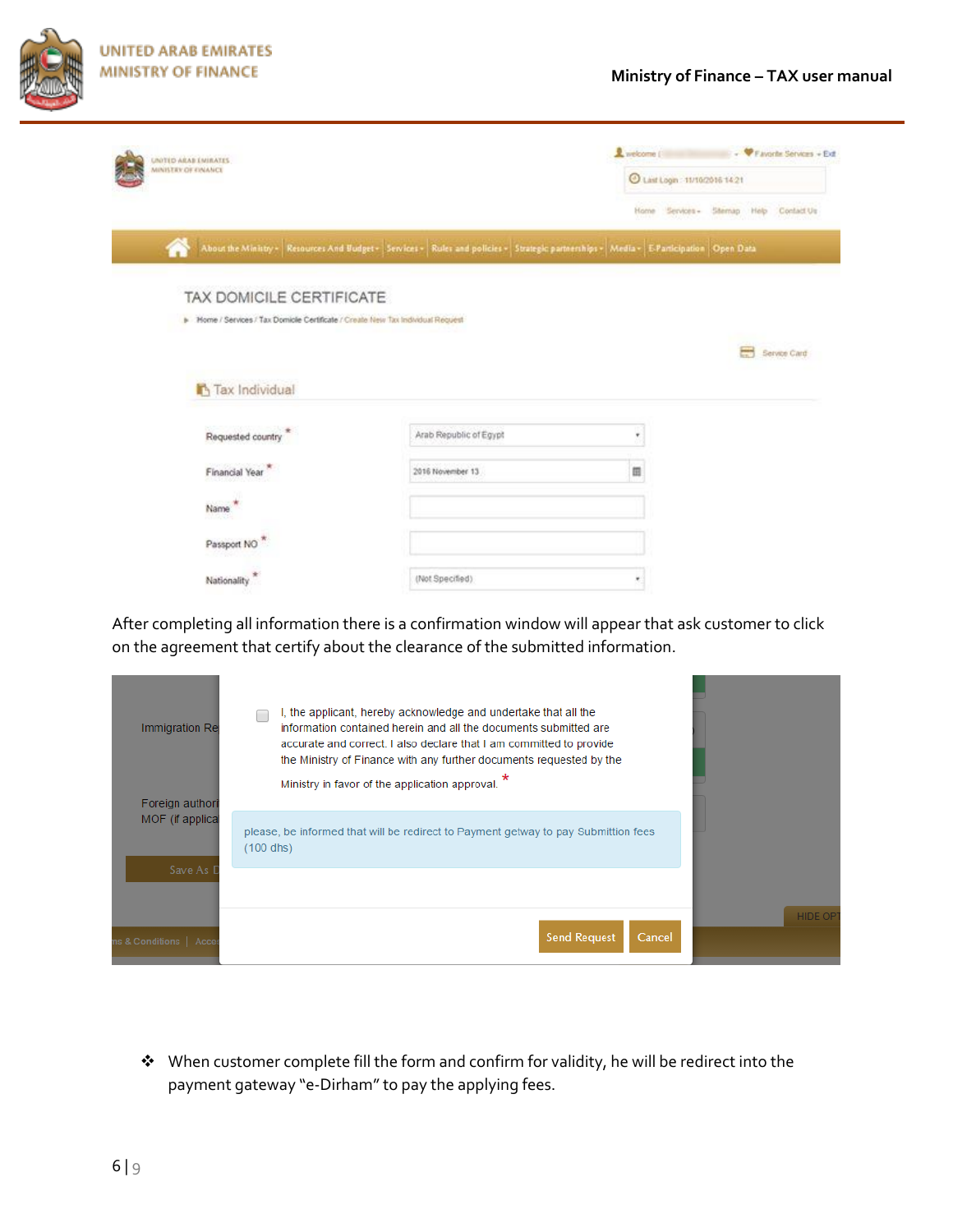



|           | <b>Payment Methods Types</b>                                                                                                                                              |
|-----------|---------------------------------------------------------------------------------------------------------------------------------------------------------------------------|
|           | Please select one of the payment methods                                                                                                                                  |
| $\pm$     | eDirham G2 Cards                                                                                                                                                          |
| $\pm$     | <b>Non-eDirham Cards</b>                                                                                                                                                  |
| $\ddot{}$ | eD-Wallet                                                                                                                                                                 |
|           | <b>Confirm</b><br>Cancel                                                                                                                                                  |
|           | <b>Verified by</b>                                                                                                                                                        |
|           | <b>MasterCard.</b><br>Trustwave <sup>®</sup><br><b>VISA</b><br>SecureCode.<br><b>Trusted Commerce<sup>®</sup></b><br>learn more<br>learn more<br><b>Click to Validate</b> |

And after complete the step successfully, the application will be sent into the approval process.

### MY TASKS

If there was any missing information in the submitted form, the Employee will return the form into the customer to update the required information. And when finish approval process, the form will return back to customer to do the payment for certificate fees. Both two process could be find in "My Tasks".

| UNITED ARAB EMIRATES<br>MINISTRY OF FINANCE                                                              |          |      |                                                                                                                                        | welcome can                      | (iii) - V Favorite Services - Exit |            |
|----------------------------------------------------------------------------------------------------------|----------|------|----------------------------------------------------------------------------------------------------------------------------------------|----------------------------------|------------------------------------|------------|
|                                                                                                          |          |      |                                                                                                                                        | C Last Login: 11/10/2016 14:21   |                                    |            |
|                                                                                                          |          |      |                                                                                                                                        | Home<br>Services                 | Siteman<br>Hbl0                    | Contact Us |
| 倄                                                                                                        |          |      | About the Ministry + Resources And Budget + Services + Rules and policies + Strategic partnerships + Media + E Participation Open Data |                                  |                                    |            |
| TAX DOMICILE CERTIFICATE<br>> Home / Services / Tax Domicile Certificate / Tasks List                    |          |      |                                                                                                                                        |                                  |                                    |            |
|                                                                                                          |          |      |                                                                                                                                        |                                  | Service Card                       |            |
| <b>Request Number</b>                                                                                    | Assignee | Type | <b>Application Status</b>                                                                                                              | <b>Application Creation Date</b> | <b>Task Creation Date</b>          |            |
|                                                                                                          |          |      | Application back to initiator<br>with note                                                                                             | 09/29/2016                       | 10/03/2016                         |            |
| $\label{eq:R1} \begin{array}{cccccccccccccc} \alpha & \alpha & \alpha & 0 & \alpha & \alpha \end{array}$ |          |      |                                                                                                                                        |                                  | No dems to display                 |            |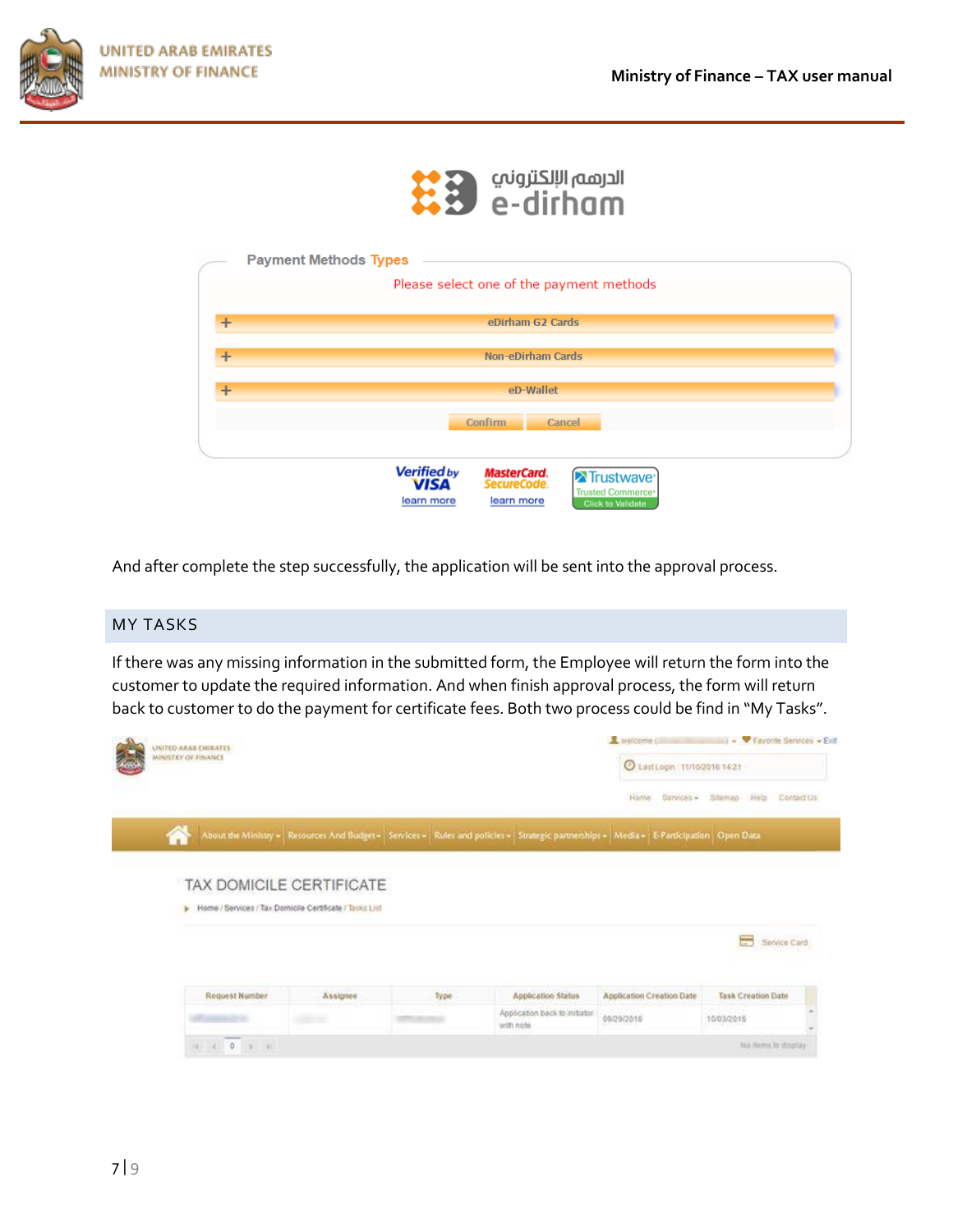

#### ALL APPLICATIONS

Customer can find all submitted and drafted applications in the "All Applications" page to track the status of his applications and also apply for "lost or instead corrupted or similitude original".

| UNITED ARAB EMIRATES                                        |                           |                                                                                                                                          | watcome (III)     | $\bullet$ $\bullet$ Favorite Services $\bullet$ Exit                   |
|-------------------------------------------------------------|---------------------------|------------------------------------------------------------------------------------------------------------------------------------------|-------------------|------------------------------------------------------------------------|
| MINISTRY OF FINANCE                                         |                           |                                                                                                                                          |                   | 2 Last Login: 11/10/2016 14:21                                         |
|                                                             |                           |                                                                                                                                          | Home <sup>-</sup> | Stemso Help<br>Contact Us<br>Services -                                |
|                                                             |                           | About the Ministry + Resources And Budget + Services + Rules and policies + Strategic partnerships + Media + E-Participation   Open Data |                   |                                                                        |
|                                                             |                           |                                                                                                                                          |                   |                                                                        |
| TAX DOMICILE CERTIFICATE                                    |                           |                                                                                                                                          |                   |                                                                        |
| F Home / Services / Tax Domicile Certificate / All Requests |                           |                                                                                                                                          |                   |                                                                        |
|                                                             |                           |                                                                                                                                          |                   |                                                                        |
|                                                             |                           |                                                                                                                                          |                   |                                                                        |
|                                                             |                           |                                                                                                                                          |                   | $\equiv$<br>Service Card                                               |
|                                                             |                           |                                                                                                                                          |                   |                                                                        |
| <b>Request Number</b>                                       | <b>Application Status</b> | Workflow State                                                                                                                           | Shipment Number   |                                                                        |
|                                                             | Finished                  | Finished                                                                                                                                 |                   | losuing lost or instead<br>compled or similade<br>original certificate |
|                                                             | Rejected                  | -255<br>Finished                                                                                                                         |                   |                                                                        |
|                                                             |                           |                                                                                                                                          |                   |                                                                        |
|                                                             | Running                   | Application back to initiator with<br>note                                                                                               | ÷                 |                                                                        |

#### ALL APPLICATIONS (LOST OR INSTEAD CORRUPTED OR SIMILITUDE ORIGINAL)

This page will show customer all the lost or instead corrupted or similitude original applications only.